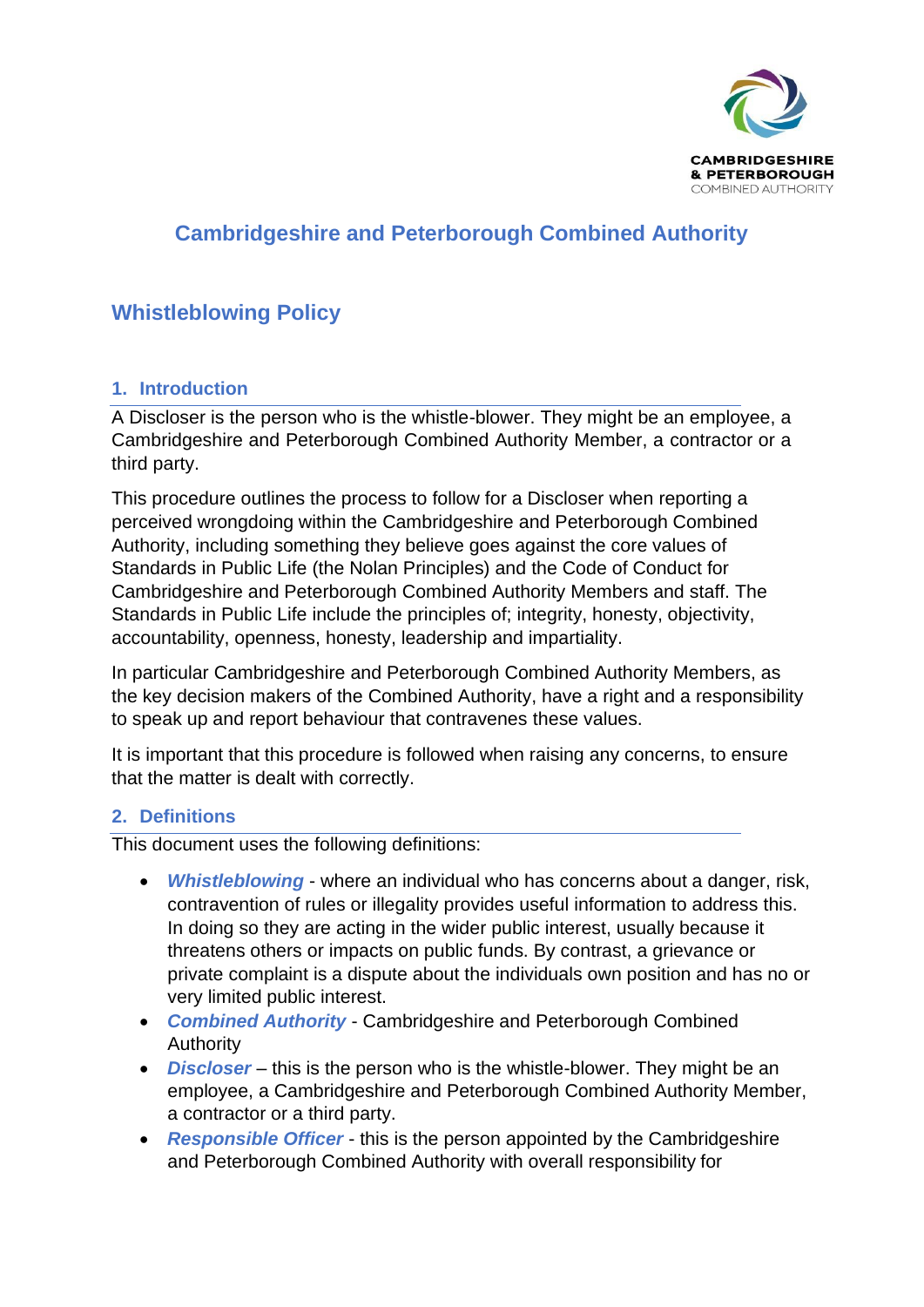maintaining and operating this whistleblowing policy. They will maintain a record of concerns raised and the outcomes (but will do so in a form that does not endanger confidentiality) and will report as necessary to the Cambridgeshire and Peterborough Combined Authority Board.

• Their contact details are

Kim Sawyer Interim Chief Executive Cambridgeshire and Peterborough Combined Authority The Mayor's Office 72 Market Street Ely Cambs CB7 4LS

#### [Kim.Sawyer@cambridgeshirepeterborough-ca.gov.uk](mailto:Kim.Sawyer@cambridgeshirepeterborough-ca.gov.uk)

If the concern relates to the Responsible Officer then in the alternative the concern should be raised with the statutory Chief Finance Officer to the Combined Authority. Their contact details are

Jon Alsop Head of Finance/Chief Finance Officer Cambridgeshire and Peterborough Combined Authority The Mayor's Office 72 Market Street Ely Cambs CB7 4LS [Jon.alsop@cambridgeshirepeterborough-ca.gov.uk](mailto:Jon.alsop@cambridgeshirepeterborough-ca.gov.uk)

• *Relevant Concern* – something the Discloser has been asked to do, or is aware of which they consider to be wrong-doing and is in the public interest.

### **3. Scope**

The Combined Authority is committed to creating a work environment with the highest possible standards of openness, probity and accountability. In view of this commitment, we encourage Disclosers with serious concerns about the work of the Combined Authority to come forward and voice their concerns without fear of reprisal.

Disclosers should note that where the concern is one that might fall under Combined Authority's staff or work force policies on equality and diversity or harassment and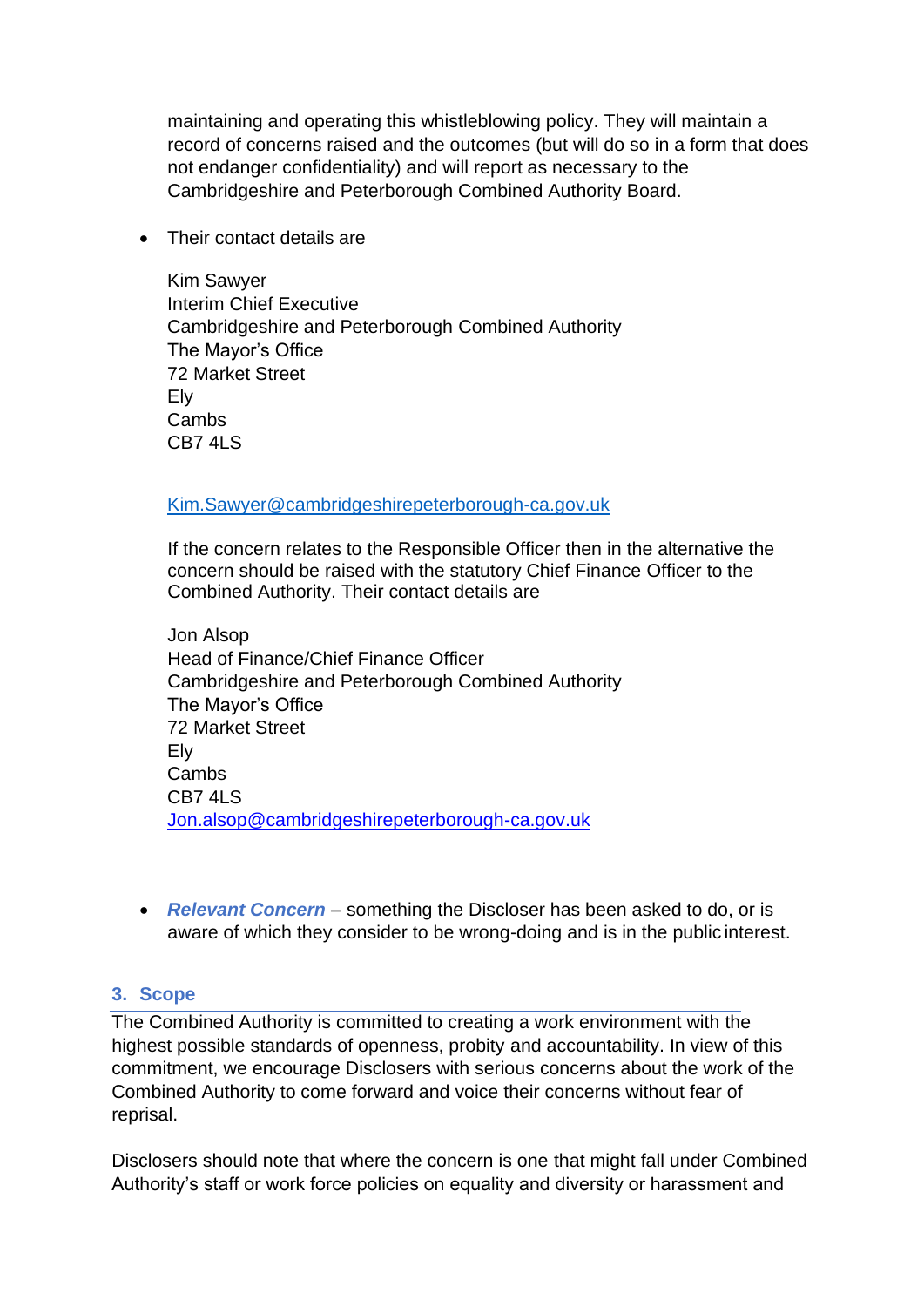bullying or other staff policies, they should consider using the reporting mechanisms for those other policies first, as stated in the Staff Handbook.

The Combined Authority has a pre-existing complaints procedure that in many cases will be more appropriate for third parties or members of the public to follow. Third parties or members of the public should review the separate confidential complaints procedure link outlined in the Combined Authority complaints policy <http://cambridgeshirepeterborough-ca.gov.uk/contact-us/complaints-policy> on its website first before going through the whistleblowing process.

However, if a member of the public or third party believes that their complaint fits the description of a 'relevant concern' outlined below, they may report their concerns through the whistleblowing policy procedure.

## **4. Policy Statement**

The Combined Authority acknowledges that Disclosers may often be the first people to realise that there may be something seriously wrong within the organisation.

This policy aims to:

- Encourage people to feel confident about raising serious concerns and to question and act upon their concerns without fear of victimisation or harassment;
- Provide avenues for Disclosers to raise those concerns and receive feedback on any action taken;
- Allow Disclosers to take the matter further if they are dissatisfied with the Combined Authority's response; and
- Reassure all Disclosers, employees in particular who may have specific concerns about their position and employment status in the Combined Authority, that they will be protected from possible reprisals or victimisation if they have a reasonable belief that they have made any disclosure in the public interest.

## **5. What is a relevant concern?**

If a Discloser is asked to do something, or is aware of the actions of another, which they consider to be wrongdoing, they can raise it using this procedure. The Discloser must have a reasonable belief that raising the concern is in the public interest.

A Discloser may decide to raise a concern under the whistleblowing policy if they are aware of a situation that they feel:

- is against the Combined Authority's procedures and protocols as set out in its code of conduct and the Combined Authority's Assurance Framework;
- falls below established standards of practice the Combined Authority subscribes to;
- amounts to improper conduct; or
- is an abuse of power for personal gain.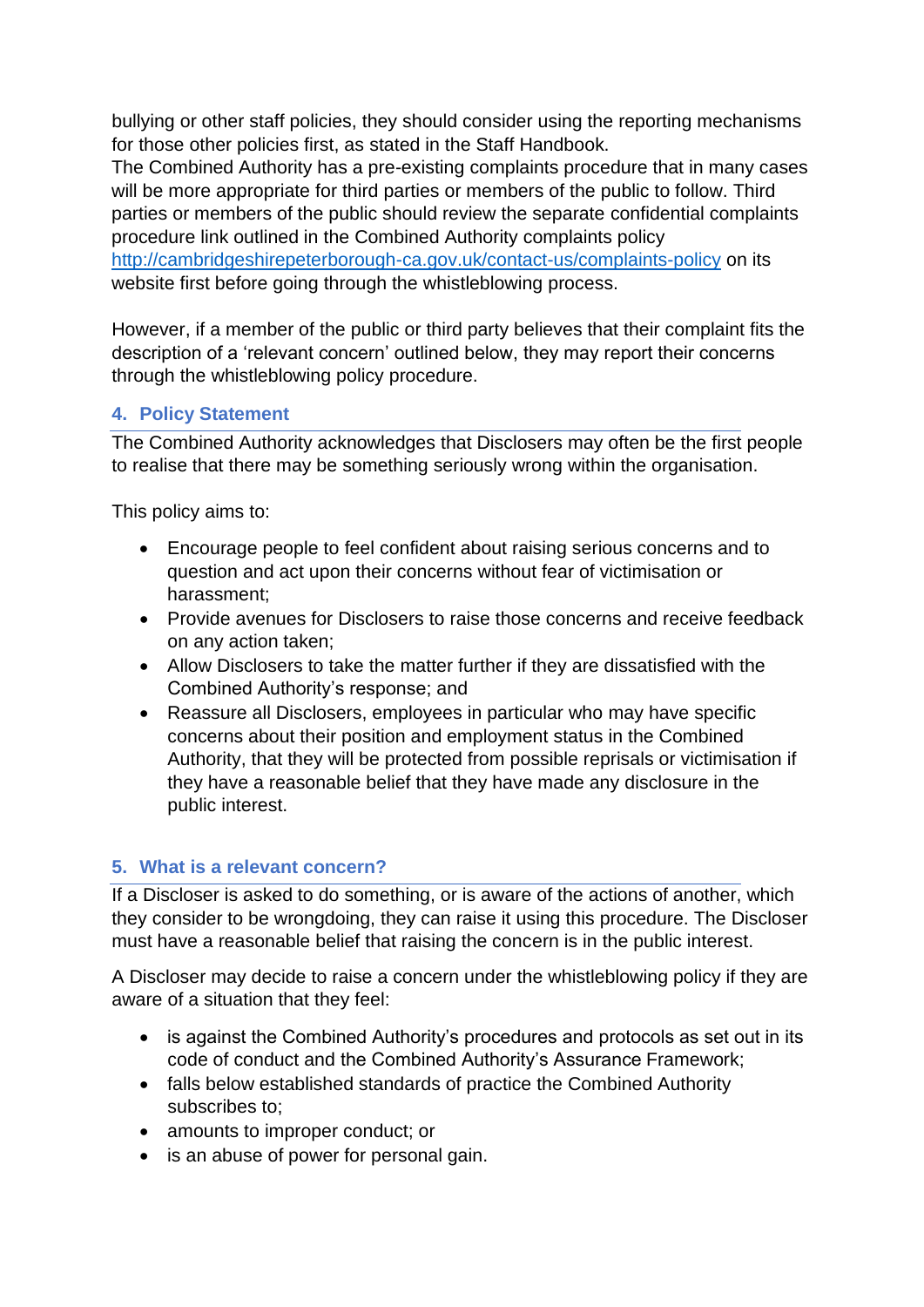The types of matters regarded as a relevant concern for the purpose of this procedure include, but are not limited to, the following:

- Fraud or financial irregularity
- Corruption, bribery or blackmail
- Other Criminal offences
- Failure to comply with a legal or regulatory duty or obligation
- Miscarriage of justice
- Endangering the health or safety of any individual
- Endangering the environment
- Improper use of authority
- Concealment of any of the above.

Disclosers should not raise malicious or vexatious concerns, nor should they raise knowingly untrue concerns. In addition, this procedure should not be used to raise concerns of a HR/personal nature, for example, complaints relating to a management decision or terms and conditions of employment. These matters should be dealt with using the relevant alternative procedure, for example, the Combined Authority's grievance procedure. Equally, this policy would not apply to matters of individual conscience where there is no suggestion of wrongdoing by the Combined Authority but, for example, an employee or Combined Authority Member is required to act in a way which conflicts with a deeply held personal belief.

### **6. Safeguards**

The Public Interest Disclosure Act (1999) gives legal protection to employees against being dismissed or penalised by their employers as a result of publicly disclosing certain serious concerns. The Combined Authority believes that no member of staff should be at a disadvantage because they raise a legitimate concern.

The Combined Authority will not tolerate harassment or victimisation and will take action to protect Disclosers when they raise a concern in the public interest.

If a Discloser experiences something in the workplace which they consider a relevant concern, it is important that the concern is raised as early as possible. Proof is not required at this point – it is for the Combined Authority to investigate. The Discloser must, however, have a reasonable belief that disclosing the information is in the public interest before raising a concern.

All concerns will be treated in confidence and every effort will be made to protect the Discloser's identity if they wish to remain anonymous. However, at the appropriate time, it is possible that the Discloser will need to come forward as a witness for the matter to progress.

It is important to follow the correct procedure when raising a whistleblowing concern.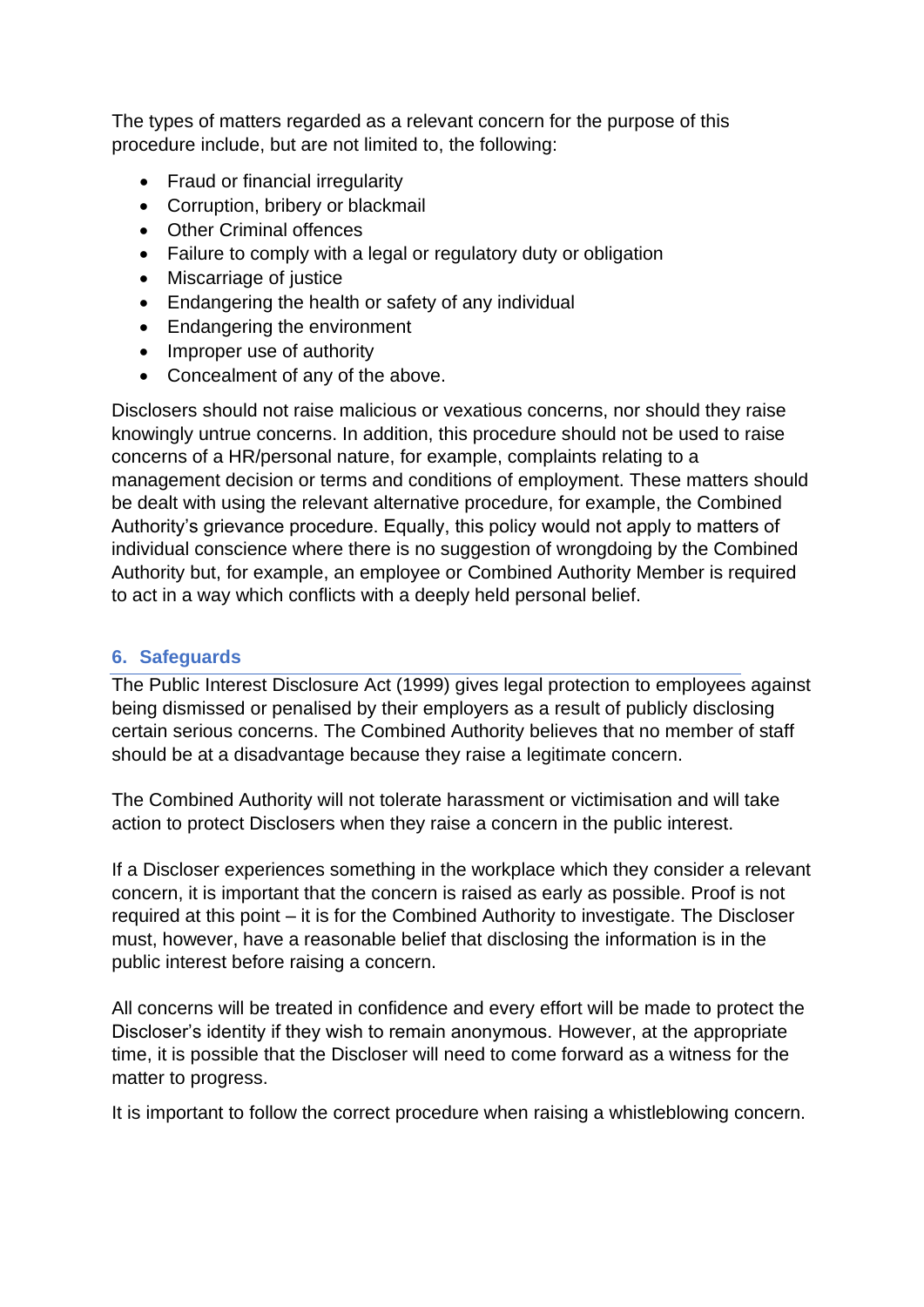The following steps should be adhered to:

a. It is important that the concern is raised with the person best placed to deal with the matter, in most cases this will be the Responsible Officer. However, the Discloser may want to raise the concern with someone they know and trust, such as their line manager who can raise it with the Responsible Officer on their behalf.

b. If it is suspected that the concern may implicate the line manager in some way, then it could be raised with a more senior manager in the line management chain.

c. If the Discloser is unable to raise a relevant concern with a line manager or a senior manager or feel that it has not been adequately addressed, it should be raised directly with the Responsible Officer.

d. Ultimately, the Discloser can raise their concern with the statutory Chief Finance Officer and S151 Officer.

### **7. Information needed to raise a concern**

When raising a concern under the procedure the Discloser should try to provide the following information:

- the background and reason behind the concern
- whether they have already raised a concern with anyone and the response
- any relevant dates when actions related to the concern took place.

This information should demonstrate that there are reasonable grounds for the concern to be acted upon. It is important that matters are not investigated by the Discloser themselves.

If applicable, personal interests must be declared from the outset.

## **8. How the concern will be handled**

All investigations will be conducted sensitively and as quickly as possible. While the Combined Authority cannot guarantee that the outcome will be as the Discloser may wish, it will handle the matter fairly and in accordance with this procedure.

Once a concern has been raised with either the line manager or Responsible Officer, Senior Manager or Chief Executive, or statutory Chief Finance Officer, a meeting may be arranged with them to determine how the concern should be taken forward.

The Combined Authority may decide to take the matter forward by a number of methods, including:

- An internal inquiry or other formal investigation
- An internal or external audit
- Referring the matter to the police
- Referring the matter to another relevant authority for investigation.

Before a final decision is taken on how to proceed, or as part of the investigation, the Discloser may be asked to meet with those investigating their allegation.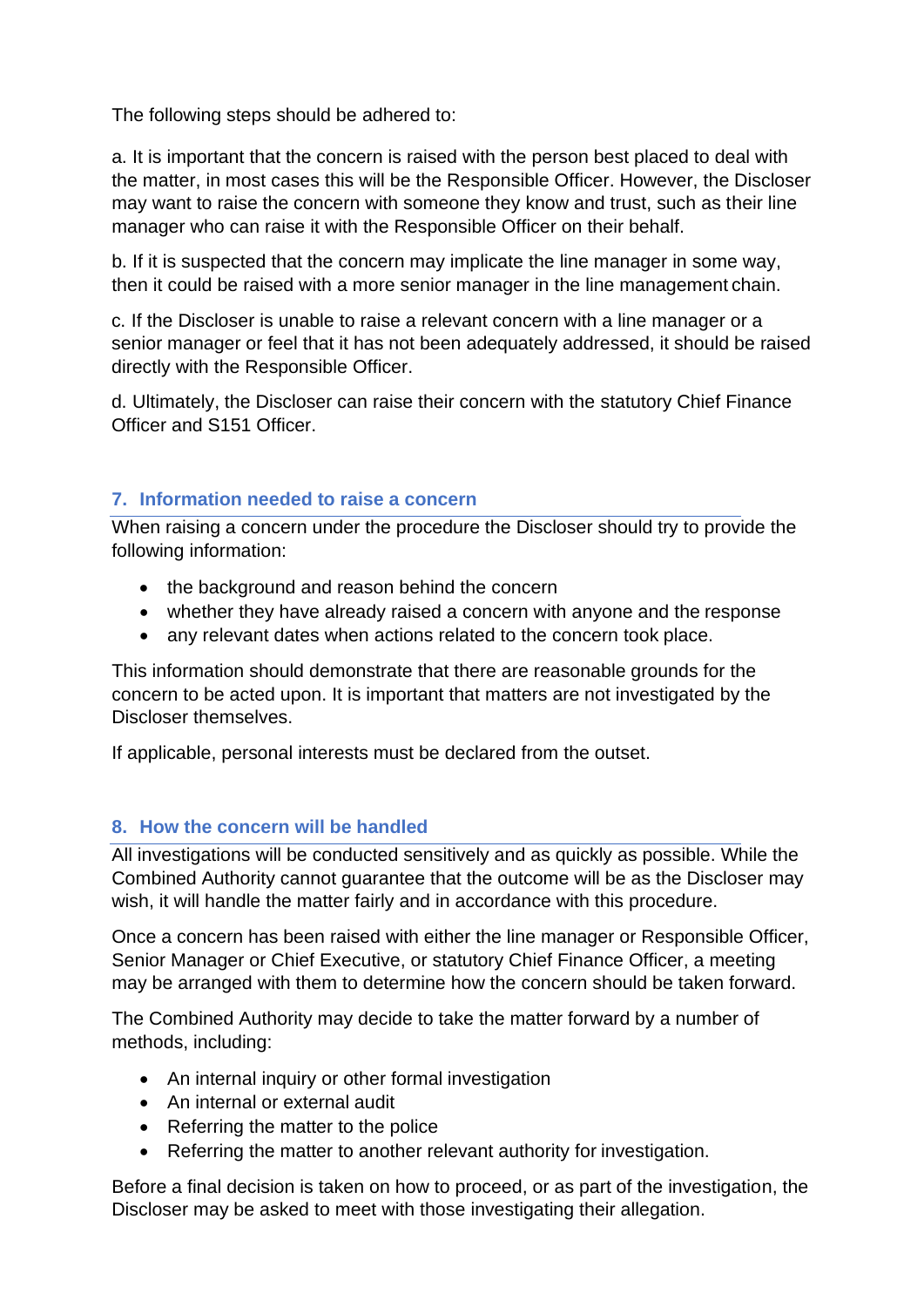If a meeting is arranged, the Discloser may wish to be accompanied by a trade union representative, colleague or friend. The person who accompanies the Discloser should not be involved or have a direct interest in the area of work to which the concern relates. The meeting can be conducted over the telephone rather than face to face.

Within 10 working days of a concern being raised, the Combined Authority's Responsible Officer will write to the Discloser to:

- Acknowledge that the concern has been received
- Indicate how they propose to deal with the matter
- Give an estimate of how long it will take to provide a final response
- Tell the Discloser whether any initial investigation or enquiry has been made
- Tell the Discloser whether further investigation will be made, and if not, why not.
- Tell the Discloser how frequently the Combined Authority will keep them up to date on progress of the investigation.

The amount of contact between the Combined Authority and the Discloser concerned will vary, depending on the concern raised, any difficult issues and any further clarity required. If necessary, the Combined Authority will seek further information from the Discloser.

The Combined Authority will confirm when the matter is concluded and, if appropriate, the outcome of the investigation, maintaining security and confidentiality for all parties as far as possible.

Throughout any investigation, the Discloser will still be expected to continue their duties/role as normal unless deemed inappropriate.

## **9. Confidentiality and anonymity**

The best way to raise a concern is to do so openly, as this makes it easier for the Combined Authority to investigate and provide feedback.

Any disclosures made under this procedure will be treated in a sensitive manner. However the Combined Authority recognises that the Discloser may want to raise a concern in confidence, i.e. they may want to raise a concern on the basis that their name it is not revealed without their consent.

The Combined Authority will respect any request for confidentiality as far as possible, restricting it to a 'need to know' basis. However, if the situation arises where it is not possible to resolve the concern without revealing the Discloser (for example in matters of criminal law), the Combined Authority will advise them before proceeding. The same considerations of confidentiality should be afforded to the recipient(s) at the centre of the concern, as far as appropriate.

The Combined Authority always encourages potential Disclosers to speak up about potential serious wrongdoing in a way that they feel comfortable. Disclosers may choose to raise concerns anonymously, i.e. without providing their name at all. If this is the case, the investigation itself may serve to reveal the source of information.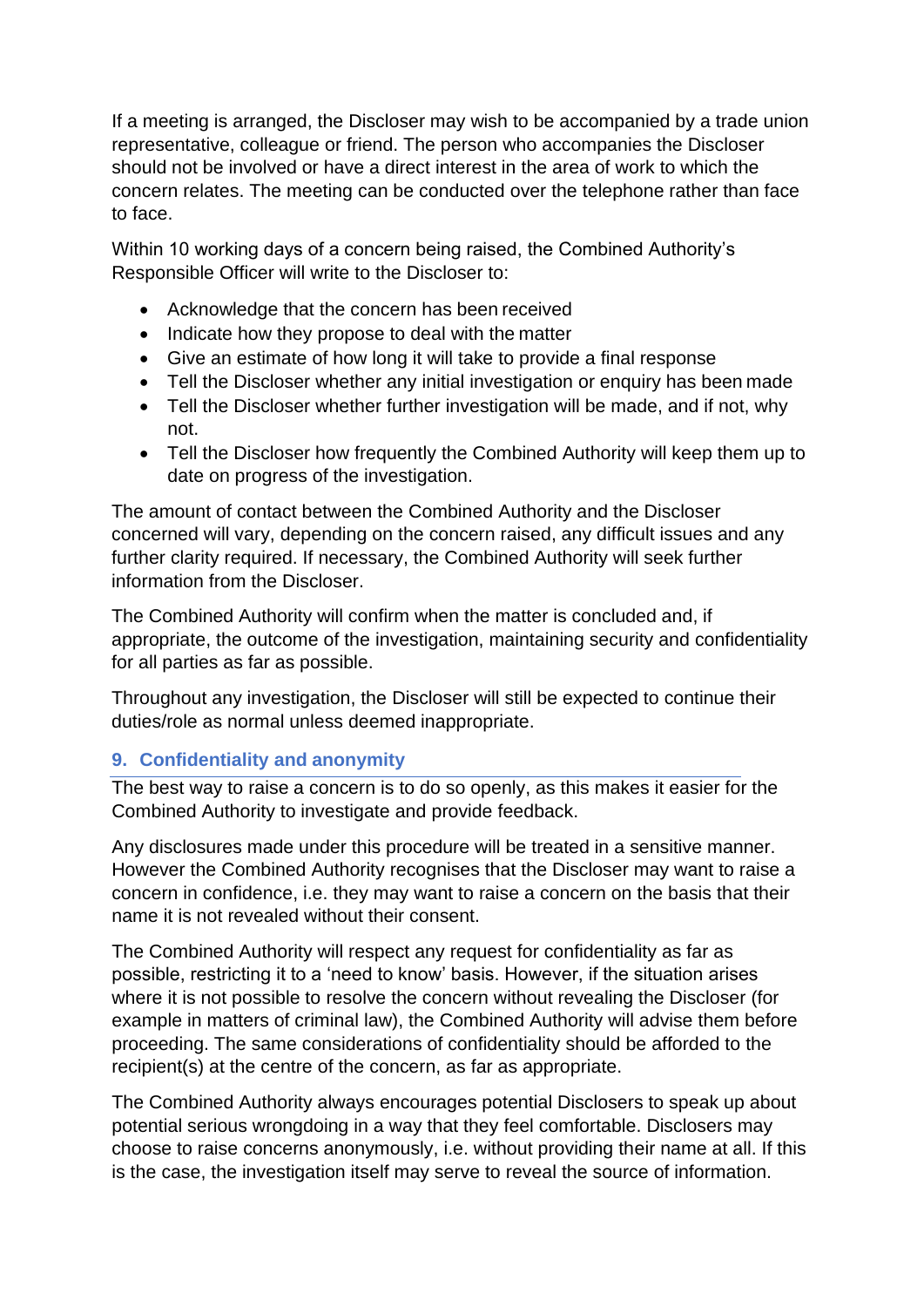Disclosers are therefore encouraged, where possible to put their names to concerns raised. When anonymous concerns are raised, they will be treated as credible and investigated so far as possible.

#### **10.Protection**

If a concern is raised in the reasonable belief that it is in the public interest and procedures have been followed correctly, the Discloser raising the concern will be protected by the terms of this policy and, where applicable, by whistleblowing legislation (see [www.gov.uk](http://www.gov.uk/) for more information on who is covered by whistleblowing legislation). Where a Discloser has been victimised for raising a concern, the Combined Authority concerned will take appropriate action against those responsible, in line with the Combined Authority's disciplinary policy and procedures.

### **11.Changes to procedures or policy as a result of whistleblowing**

If changes are made to Combined Authority policies and processes as result of whistleblowing investigations, the Combined Authority will publicise the changes as appropriate, taking into consideration the importance of protecting the anonymity and confidentiality of individuals.

### **12.Untrue allegations**

If a Discloser makes an allegation but it is not confirmed by the investigation, no action will be taken against them. However, if a malicious or vexatious allegation is made without good reason to: cause trouble; for personal gain; or to discredit the Combined Authority an investigation may take place. Where the Discloser is an employee or a Combined Authority Member or a contractor this may result in disciplinary or other action if they have broken the terms of their employment, acted against the Authority's Code of Conduct or broken a clause in a contract.

### **13.How this matter can be taken forwards if you are not satisfied**

This procedure is intended to provide Disclosers with an avenue to raise legitimate concerns. If you are either unable to raise the matter with the Combined Authority or you are dissatisfied with the action taken you can report the matter externally.

If you are either unable to raise the matter with the Combined Authority or you are dissatisfied with the action taken you may consider raising it with:

- The police
- The relevant regulatory body or professional body
- Your Trade Union
- Your solicitor
- Your Citizens Advice Bureau

Further information and signposting for potential Disclosers is available on [www.gov.uk](http://www.gov.uk/) .

If a Discloser does take the matter outside the Combined Authority, to an external body, they should ensure they do not disclose information that is confidential, for